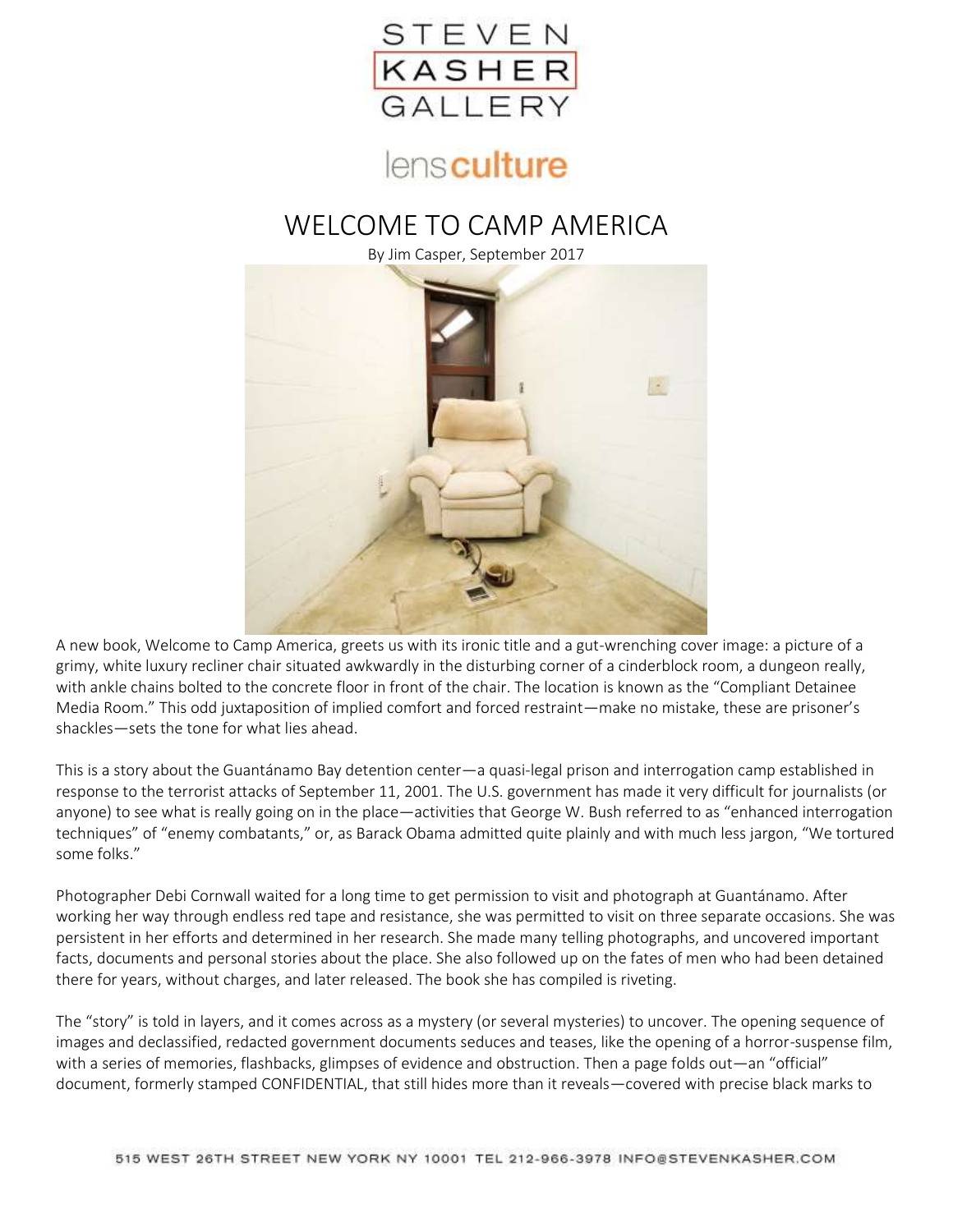

censor much of the information that had been printed on the page. However, what we can see is clearly disturbing. We are being given incomplete, government-censored pieces of an elaborate puzzle, one piece at a time.

Slowly, though, vague stories begin to clarify, emerging from the fog, and become frightfully real.

The book is like a dossier, a file of criminal evidence, interviews, interrogations, testimonies, reports, photos. The language of the declassified documents is often cold, clinical, removed from any sense of humanity or any acknowledgment of human suffering. The testimony of people who were victims of cruel violence is horrifying; the extreme different points of view are mind-numbing. The photographs reveal a bizarre, absurd-looking reality swimming in contradictions. Random quotes appear throughout, like this anonymous statement: "All things considered, I am proud as hell at the restraint demonstrated by the interrogators I worked with."

The book contains 14 loose-leaf inserts, with oblique portraits of former detainees, and their stories printed in both English and Arabic. Other pages can be folded out to reveal redacted documents and recorded testimony. Incongruous images of everyday life at Camp America are presented throughout the book—bobble-head dolls and souvenir-shop tchotchkes, metal chairs on wheels with restraining straps, plastic cases of hypodermic needles, American creature comforts for the service men and women who work there, and recreation places (for the military) that look like amusement parks with all of their garish and obvious attempts to create illusions of fun, fantasy and happy days.

The text in the book is spare…and devastating. It describes inhumane treatment, torture and explicit intentional violence. And it hints at even worse atrocities. Three quite different and compelling essays at the end of the book help us to grapple with the images and information we've just tried to absorb.

When you're finished, you close the covers and put down the book, exhaling a long low sigh. You feel numb. The world is a dark place, with no easy answers or quick solutions to our worries. This book won't make you happy, or lift your spirits, but it is important, and we highly recommend it.

#### —Jim Casper

Here is a short interview with Debi Cornwall, the photographer and author of Welcome to Camp America:

LensCulture: You had to overcome many obstacles and limitations in the making of this book. Can you talk about some of the biggest challenges you faced? Do you think that working with and through those limitations that you have made the story stronger in the end?

Debi Cornwall: The military imposes dozens of rules as a condition of visiting Guantánamo Bay to make pictures. I wasn't trying to break any rules. Just the opposite, I wanted to work within them and look at what I was being asked to see.

My biggest challenge was the "no faces" rule. Even a partial profile would be deleted in "Operational Security Review." It made for some strange habits after I left, but became the basis for my collaborative portraits with former prisoners after they had been cleared and released. Their bodies are free, but Guantánamo Bay will always mark them, whether in the trauma that persists after having been imprisoned for years without charge or trial, or in the roadblocks they face in reentering society. And not everyone released was allowed to go home.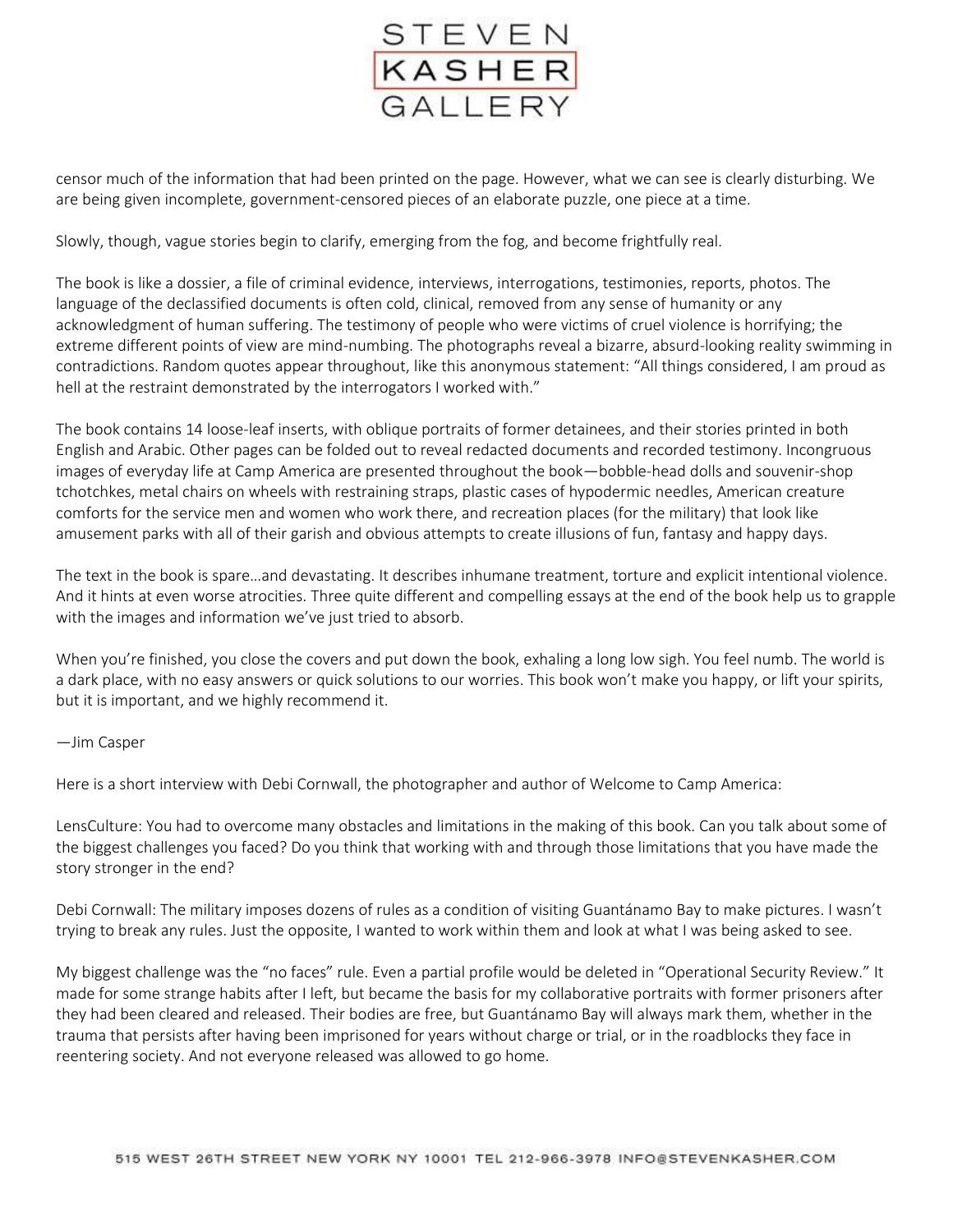

So, for example, I photographed Hussein, a Yemeni living in Slovakia, and Chinese Uighurs living in Albania. Imagine being dropped into one of those countries, not knowing anyone, not speaking the language. Replicating the "no faces" rule in the free world was also a way to give viewers a sense of the disorientation of life after Guantánamo.

### LC: Who do you see as the audience or readers of this book?

DC: Welcome to Camp America should be of interest to any concerned citizen. It's about Guantánamo Bay but the issues it confronts are not unique to the United States. I've exhibited and lectured about this work in the U.K., Germany, Switzerland, China and Korea, and each time audiences find this work relevant to issues facing them at home. The questions the book is posing–who do we want to be in the era of the "War on Terror," and what are we doing to ourselves—are unfortunately, universal.

#### LC: Why the two languages?

DC: It's important for me to be in conversation with those most impacted by War-on-Terror policies, so I knew from the beginning that the book had to be in Arabic as well as English. If we could fund it, I'd also love to publish a French edition since these questions are very real in the Francophone world. Using Arabic text is also a subtle message to English speakers: we are part of a larger world, we are all connected.

LC: How do you want people to respond to the book? Do you see this as a call to action and activism, or is it more about raising awareness?

DC: When I first showed this work at Photoville in 2015, a woman confronted me outside my exhibit. "What's the point of this?" she demanded. "It's about inviting us to look at Guantánamo Bay," I said. "Why should we look? I just wish we could kill them all," she said, and walked away. It was a powerful moment. What I heard was pain. At some point, though, can we hold our grief and also look at the reality of actions taken in our names? What will become of us if we cannot bring ourselves to look? The book is an invitation to look.

I was a civil rights lawyer for 12 years and will always be an advocate. But Camp America is a very different kind of advocacy. I'm not making a case so much as looking to evoke a visceral reaction that sparks new inquiry, a different kind of conversation, and perhaps new alliances. What do we have in common with those who are different, with those we fear? What is it like to walk in their shoes, whomever "they" are to you? No matter what you believe and no matter whom you voted for, this book should surprise you.

LC: It's a complicated story, with many different points of approach. Can you talk a bit about your decisions that helped you arrive at the final design and layout for the book?

DC: Camp America builds meaning with many elements: three series of photographs, archival material, and text–excerpts of a sworn statement from an actual court case. With such a layered project, the choice of a designer makes all the difference. David Chickey, co-founder of Radius Books and Camp America's designer, knew that the design had to advance the concept. We worked on it together closely.

I wanted the book to be an intimate, personal size, and lay flat for ease of reading. So the trim size and perfect binding came first. The images and texts would alternate, paced to build suspense, and giving readers the option to choose a visual or a textual experience, or both.